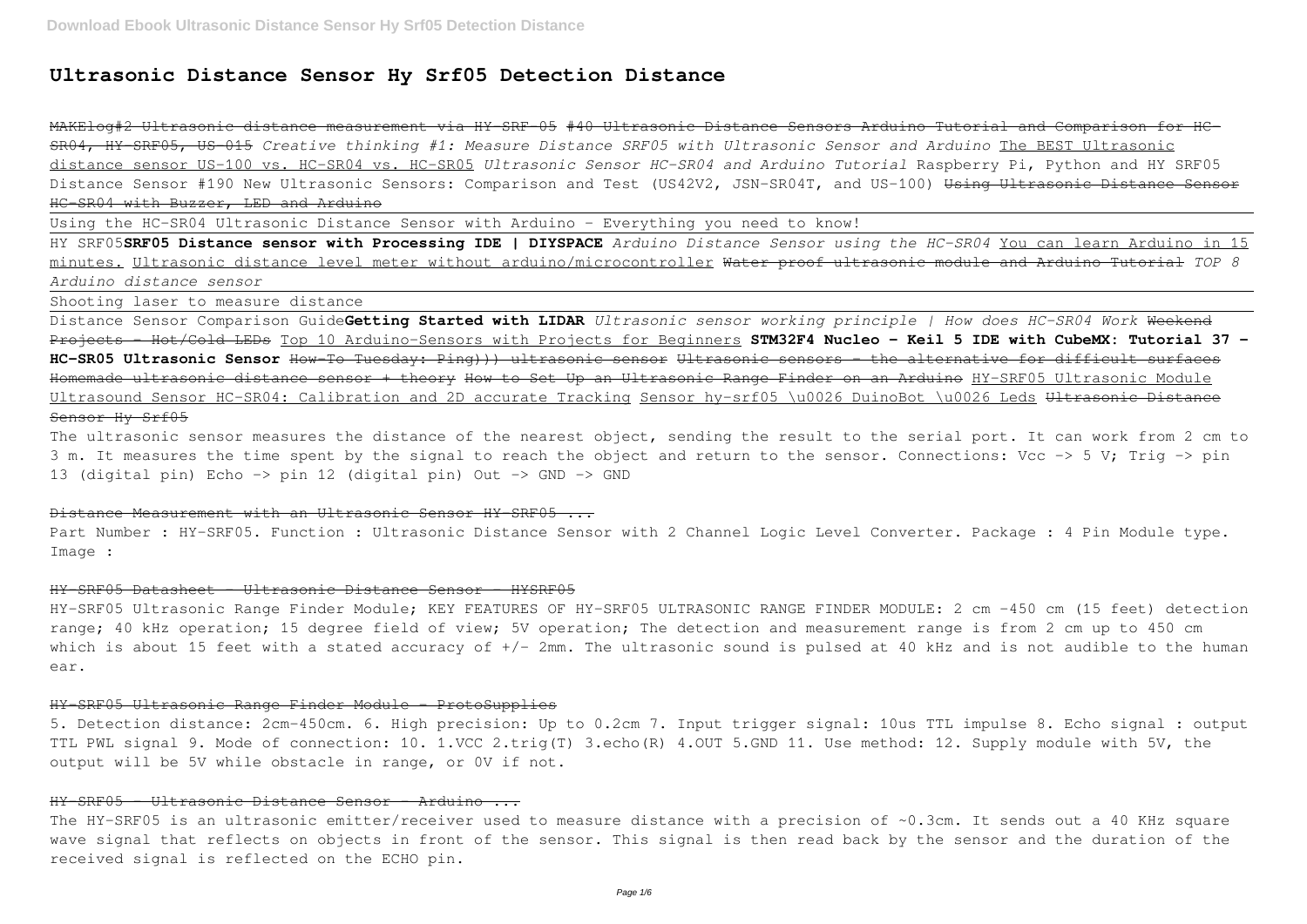## Arduino Uno and HY SRF05 ultrasonic sensor example ...

Ultrasonic distance sensor (HY-SRF05) with 2channel Logic Level converter Use two GPIO Trig(T) Echo(E) Update --> check distance and update T28 --> Trig use GPIO28 E29 --> Echo use GPIO29 Ultrasonic sensor module Description : # cd RPi.GPIO-0.5.3a · Working Voltage : 5V(DC) • Static current: Less than 2mA.

## Ultrasonic distance sensor (HY-SRF05) Detection distance ...

SRF05 - Ultra-Sonic Ranger Technical Specification. Introduction The SRF05 is an evolutionary step from the SRF04, and has been designed to increase flexibility, increase range, and to reduce costs still further. As such, the SRF05 is fully compatible with the SRF04. Range is increased from 3 meters to 4 meters.

Arduino ultrasonic sensor (HC-SR04 or HY-SRF05) Both these ultrasonic range modules are fairly cheap modules, expect the HY-SRF05 to be the more expensive of the these two. At a quick glance there are only small differences between these two: HC-SR04 HY-SRF05 Working Voltage 5 VDC 5 VDC Static current < 2mA <2 mA Output signal:

#### Arduino ultrasonic sensor (HC-SR04 or HY-SRF05)

## SRF05 Technical Documentation - Robot Electronics

Ultrasonic Sensor - HY-SRF05 - HY-SRF05 - Distance - With this ultrasonic sensor you can easily measure a distance. To use the sensor with arduino see this page: How to Use and HC-SR04 Ultrasonic With this ultrasonic sensor you can easily measure a distance.

Hello im working too with SRF05 Ultrasonic Sensor . Here is the code im using for Dont forget to change return( (unsigned int) (pulse\_length / 148) ); 148 to 58 from inch to cm #define SONAR\_TRIGGER\_PIN 2 #define SONAR\_ECHO\_PIN 3 unsigned int measure\_distance() { // Trigger the SRF05: digitalWrite(SONAR\_TRIGGER\_PIN, HIGH); delayMicroseconds(10);

#### Ultrasonic Sensor - HY-SRF05 - HY-SRF05

Most of the ultrasonic modules include a Transmitter and a receiver. The receiver and transmitter of the SRF04 and SRF05 modules are adjacent to each other and can detect objects in the range of 2 to 300 cm accurately. The SRF05 module is an improved version of SRF04. This version supports dual-mode and includes 5 pins to work with.

## Getting Started with Ultrasonic Module SRF05 and Arduino ...

HY-SRF05: Working Voltage: 5 VDC: 5 VDC: Static current < 2mA <2 mA: Output signal: Electric frequency signal, high level 5V, low level 0V: Electric frequency signal, high level 5V, low level 0V: Sensor angle < 15 degrees < 15 degrees: Detection distance (claimed) 2cm-450cm: 2cm-450cm: precision ~3 mm ~2 mm: Input trigger signal: 10us TTL impulse: 10us TTL impulse: Echo signal

### Arduino ultrasonic sensor (HC-SR04 or HY-SRF05) | Jontas

Buy 5Pcs HY SRF05 Ultrasonic Distance Sensor Module Measuring Sensor Module from merchant f.umleed.cooking Online Store at affordable price and best quality. You can get up to 50% off Discount when you purchase this product from our website, so you only have to pay US\$9.56 for 5Pcs HY SRF05 Ultrasonic Distance Sensor Module Measuring Sensor Module.We offers a wide variety of similar product so ...

## [HOT SALE up to 50%] 5Pcs HY SRF05 Ultrasonic Distance ...

## HY-SRF05 Ultrasonic Sensor - Arduino

Buy HY SRF05 Ultrasonic Distance Sensor Module Measuring Sensor Module from merchant erabon.eu Online Store at affordable price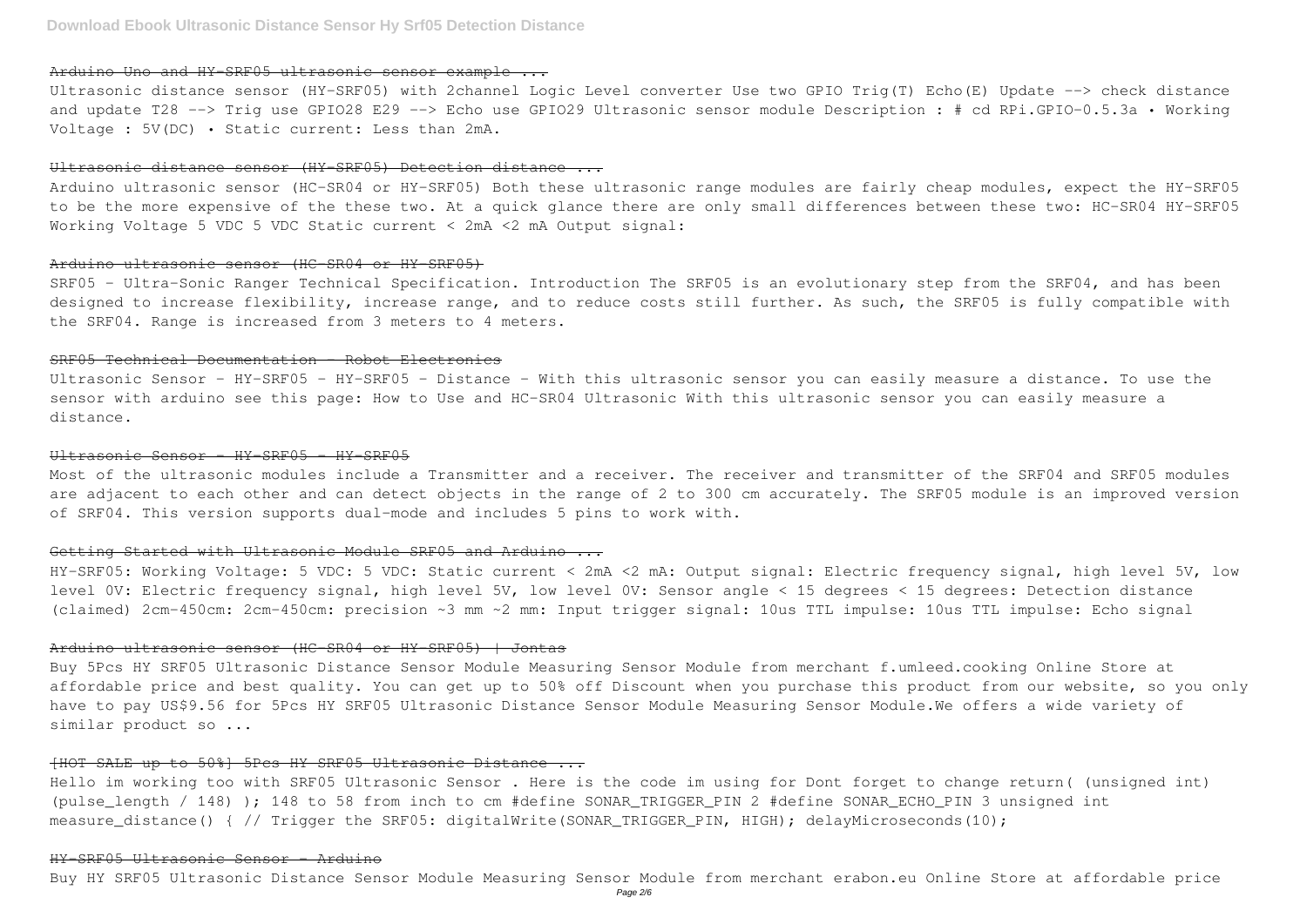and best quality. You can get up to 70% off Discount when you purchase this product from our website, so you only have to pay 234 u0440u0443u0431. for HY SRF05 Ultrasonic Distance Sensor Module Measuring Sensor Module.We offers a wide variety of similar product so you ...

#### [PRICE] HY SRF05 Ultrasonic Distance Sensor Module ...

Ultrasonic SRF05. The SRF005 sensor is an ultrasonic distance measuring module which requires either one PICAXE I/O line or an input plus output line to use. The SRF005 sensor produces a pulse of varying length which corresponds to the distance between itself and a detected object or obstacle when it is instructed to do so.

#### Ultrasonic SRF05 - Circuit Creator - PICAXE

Buy 5Pcs HY SRF05 Ultrasonic Distance Sensor Module Measuring Sensor Module from merchant s.umleed.garden Online Store at affordable price and best quality. You can get up to 15% off Discount when you purchase this product from our website, so you only have to pay US\$9.56 for 5Pcs HY SRF05 Ultrasonic Distance Sensor Module Measuring Sensor Module.We offers a wide variety of similar product so ...

## [HOT SALE up to 65%] 5Pcs HY SRF05 Ultrasonic Distance ...

Free delivery and returns on eligible orders. Buy HALJIA HY-SRF05 Ultrasonic Distance Sensor Module Measuring Module Compatible with Arduino at Amazon UK.

#### HALJIA HY-SRF05 Ultrasonic Distance Sensor Module: Amazon ...

Youmile 5PACK Ultrasonic Module 5Pin DC HY-SRF05 Distance Measuring Transducer Sensor 5V For Arduino + 5PACK Jumper Wires Female to Female,male to Female 5 PIN + 5PACK Mounting Bracket + 10PACK Screw: Amazon.co.uk: Business, Industry & Science

MAKElog#2 Ultrasonic distance measurement via HY-SRF-05 #40 Ultrasonic Distance Sensors Arduino Tutorial and Comparison for HC-SR04, HY-SRF05, US-015 *Creative thinking #1: Measure Distance SRF05 with Ultrasonic Sensor and Arduino* The BEST Ultrasonic distance sensor US-100 vs. HC-SR04 vs. HC-SR05 *Ultrasonic Sensor HC-SR04 and Arduino Tutorial* Raspberry Pi, Python and HY SRF05 Distance Sensor #190 New Ultrasonic Sensors: Comparison and Test (US42V2, JSN-SR04T, and US-100) <del>Using Ultrasonic Distance Sensor</del> HC-SR04 with Buzzer, LED and Arduino

Using the HC-SR04 Ultrasonic Distance Sensor with Arduino - Everything you need to know!

HY SRF05**SRF05 Distance sensor with Processing IDE | DIYSPACE** *Arduino Distance Sensor using the HC-SR04* You can learn Arduino in 15 minutes. Ultrasonic distance level meter without arduino/microcontroller Water proof ultrasonic module and Arduino Tutorial *TOP 8 Arduino distance sensor*

Shooting laser to measure distance

Distance Sensor Comparison Guide**Getting Started with LIDAR** *Ultrasonic sensor working principle | How does HC-SR04 Work* Weekend Projects - Hot/Cold LEDs Top 10 Arduino-Sensors with Projects for Beginners **STM32F4 Nucleo - Keil 5 IDE with CubeMX: Tutorial 37 - HC-SR05 Ultrasonic Sensor** How-To Tuesday: Ping))) ultrasonic sensor Ultrasonic sensors – the alternative for difficult surfaces Homemade ultrasonic distance sensor + theory How to Set Up an Ultrasonic Range Finder on an Arduino HY-SRF05 Ultrasonic Module Ultrasound Sensor HC-SR04: Calibration and 2D accurate Tracking Sensor hy-srf05 \u0026 DuinoBot \u0026 Leds Ultrasonic Distance Sensor Hy Srf05

The ultrasonic sensor measures the distance of the nearest object, sending the result to the serial port. It can work from 2 cm to 3 m. It measures the time spent by the signal to reach the object and return to the sensor. Connections: Vcc  $\rightarrow$  5 V; Trig  $\rightarrow$  pin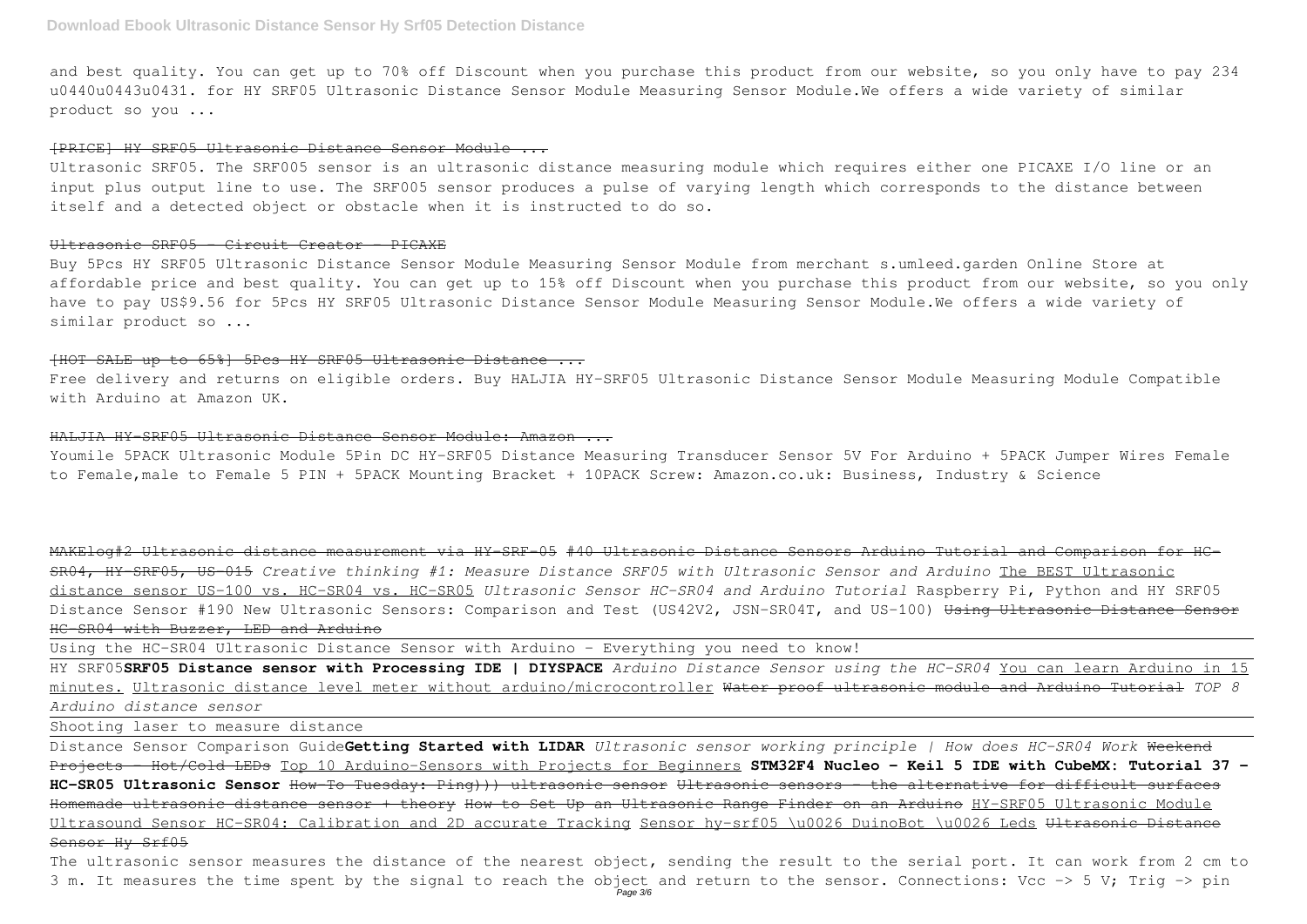13 (digital pin) Echo -> pin 12 (digital pin) Out -> GND -> GND

### Distance Measurement with an Ultrasonic Sensor HY-SRF05 ...

Part Number : HY-SRF05. Function : Ultrasonic Distance Sensor with 2 Channel Logic Level Converter. Package : 4 Pin Module type. Image :

#### HY-SRF05 Datasheet - Ultrasonic Distance Sensor - HYSRF05

HY-SRF05 Ultrasonic Range Finder Module; KEY FEATURES OF HY-SRF05 ULTRASONIC RANGE FINDER MODULE: 2 cm -450 cm (15 feet) detection range; 40 kHz operation; 15 degree field of view; 5V operation; The detection and measurement range is from 2 cm up to 450 cm which is about 15 feet with a stated accuracy of +/- 2mm. The ultrasonic sound is pulsed at 40 kHz and is not audible to the human ear.

The HY-SRF05 is an ultrasonic emitter/receiver used to measure distance with a precision of ~0.3cm. It sends out a 40 KHz square wave signal that reflects on objects in front of the sensor. This signal is then read back by the sensor and the duration of the received signal is reflected on the ECHO pin.

### Arduino Uno and HY SRF05 ultrasonic sensor example ...

#### HY-SRF05 Ultrasonic Range Finder Module - ProtoSupplies

5. Detection distance: 2cm-450cm. 6. High precision: Up to 0.2cm 7. Input trigger signal: 10us TTL impulse 8. Echo signal : output TTL PWL signal 9. Mode of connection: 10. 1.VCC 2.trig(T) 3.echo(R) 4.OUT 5.GND 11. Use method: 12. Supply module with 5V, the output will be 5V while obstacle in range, or 0V if not.

#### HY-SRF05 - Ultrasonic Distance Sensor - Arduino ...

Arduino ultrasonic sensor (HC-SR04 or HY-SRF05) Both these ultrasonic range modules are fairly cheap modules, expect the HY-SRF05 to be the more expensive of the these two. At a quick glance there are only small differences between these two: HC-SR04 HY-SRF05 Working Voltage 5 VDC 5 VDC Static current < 2mA <2 mA Output signal:

SRF05 - Ultra-Sonic Ranger Technical Specification. Introduction The SRF05 is an evolutionary step from the SRF04, and has been designed to increase flexibility, increase range, and to reduce costs still further. As such, the SRF05 is fully compatible with the SRF04. Range is increased from 3 meters to 4 meters.

Ultrasonic Sensor - HY-SRF05 - HY-SRF05 - Distance - With this ultrasonic sensor you can easily measure a distance. To use the sensor with arduino see this page: How to Use and HC-SR04 Ultrasonic With this ultrasonic sensor you can easily measure a distance.

Ultrasonic distance sensor (HY-SRF05) with 2channel Logic Level converter Use two GPIO Trig(T) Echo(E) Update --> check distance and update T28 --> Trig use GPIO28 E29 --> Echo use GPIO29 Ultrasonic sensor module Description : # cd RPi.GPIO-0.5.3a · Working Voltage : 5V(DC) • Static current: Less than 2mA.

## Ultrasonic distance sensor (HY-SRF05) Detection distance ...

## Arduino ultrasonic sensor (HC-SR04 or HY-SRF05)

### SRF05 Technical Documentation - Robot Electronics

- 
-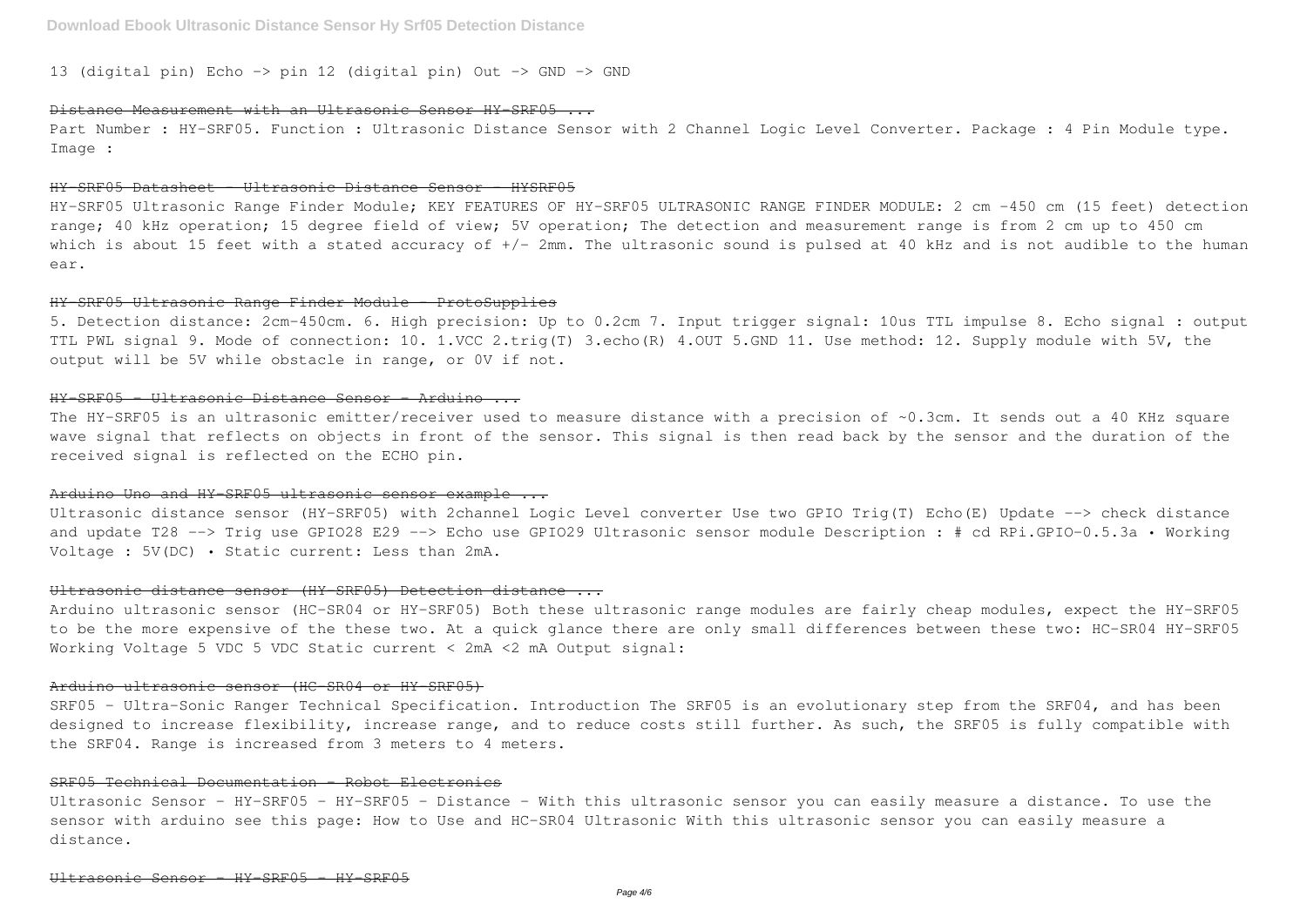Most of the ultrasonic modules include a Transmitter and a receiver. The receiver and transmitter of the SRF04 and SRF05 modules are adjacent to each other and can detect objects in the range of 2 to 300 cm accurately. The SRF05 module is an improved version of SRF04. This version supports dual-mode and includes 5 pins to work with.

#### Getting Started with Ultrasonic Module SRF05 and Arduino ...

HY-SRF05: Working Voltage: 5 VDC: 5 VDC: Static current < 2mA <2 mA: Output signal: Electric frequency signal, high level 5V, low level 0V: Electric frequency signal, high level 5V, low level 0V: Sensor angle < 15 degrees < 15 degrees: Detection distance (claimed) 2cm-450cm: 2cm-450cm: precision ~3 mm ~2 mm: Input trigger signal: 10us TTL impulse: 10us TTL impulse: Echo signal

Hello im working too with SRF05 Ultrasonic Sensor . Here is the code im using for Dont forget to change return( (unsigned int) (pulse\_length / 148) ); 148 to 58 from inch to cm #define SONAR\_TRIGGER\_PIN 2 #define SONAR\_ECHO\_PIN 3 unsigned int measure\_distance() { // Trigger the SRF05: digitalWrite(SONAR\_TRIGGER\_PIN, HIGH); delayMicroseconds(10);

#### Arduino ultrasonic sensor (HC-SR04 or HY-SRF05) | Jontas

Buy 5Pcs HY SRF05 Ultrasonic Distance Sensor Module Measuring Sensor Module from merchant f.umleed.cooking Online Store at affordable price and best quality. You can get up to 50% off Discount when you purchase this product from our website, so you only have to pay US\$9.56 for 5Pcs HY SRF05 Ultrasonic Distance Sensor Module Measuring Sensor Module.We offers a wide variety of similar product so ...

Buy 5Pcs HY SRF05 Ultrasonic Distance Sensor Module Measuring Sensor Module from merchant s.umleed.garden Online Store at affordable price and best quality. You can get up to 15% off Discount when you purchase this product from our website, so you only have to pay US\$9.56 for 5Pcs HY SRF05 Ultrasonic Distance Sensor Module Measuring Sensor Module.We offers a wide variety of similar product so ...

## [HOT SALE up to 50%] 5Pcs HY SRF05 Ultrasonic Distance ...

### HY-SRF05 Ultrasonic Sensor - Arduino

Buy HY SRF05 Ultrasonic Distance Sensor Module Measuring Sensor Module from merchant erabon.eu Online Store at affordable price and best quality. You can get up to 70% off Discount when you purchase this product from our website, so you only have to pay 234 u0440u0443u0431. for HY SRF05 Ultrasonic Distance Sensor Module Measuring Sensor Module.We offers a wide variety of similar product so you ...

## [PRICE] HY SRF05 Ultrasonic Distance Sensor Module ...

Ultrasonic SRF05. The SRF005 sensor is an ultrasonic distance measuring module which requires either one PICAXE I/O line or an input plus output line to use. The SRF005 sensor produces a pulse of varying length which corresponds to the distance between itself and a detected object or obstacle when it is instructed to do so.

## Ultrasonic SRF05 - Circuit Creator - PICAXE

#### [HOT SALE up to 65%] 5Pcs HY SRF05 Ultrasonic Distance ...

Free delivery and returns on eligible orders. Buy HALJIA HY-SRF05 Ultrasonic Distance Sensor Module Measuring Module Compatible with Arduino at Amazon UK.

## HALJIA HY-SRF05 Ultrasonic Distance Sensor Module: Amazon ...

Youmile 5PACK Ultrasonic Module 5Pin DC HY-SRF05 Distance Measuring Transducer Sensor 5V For Arduino + 5PACK Jumper Wires Female